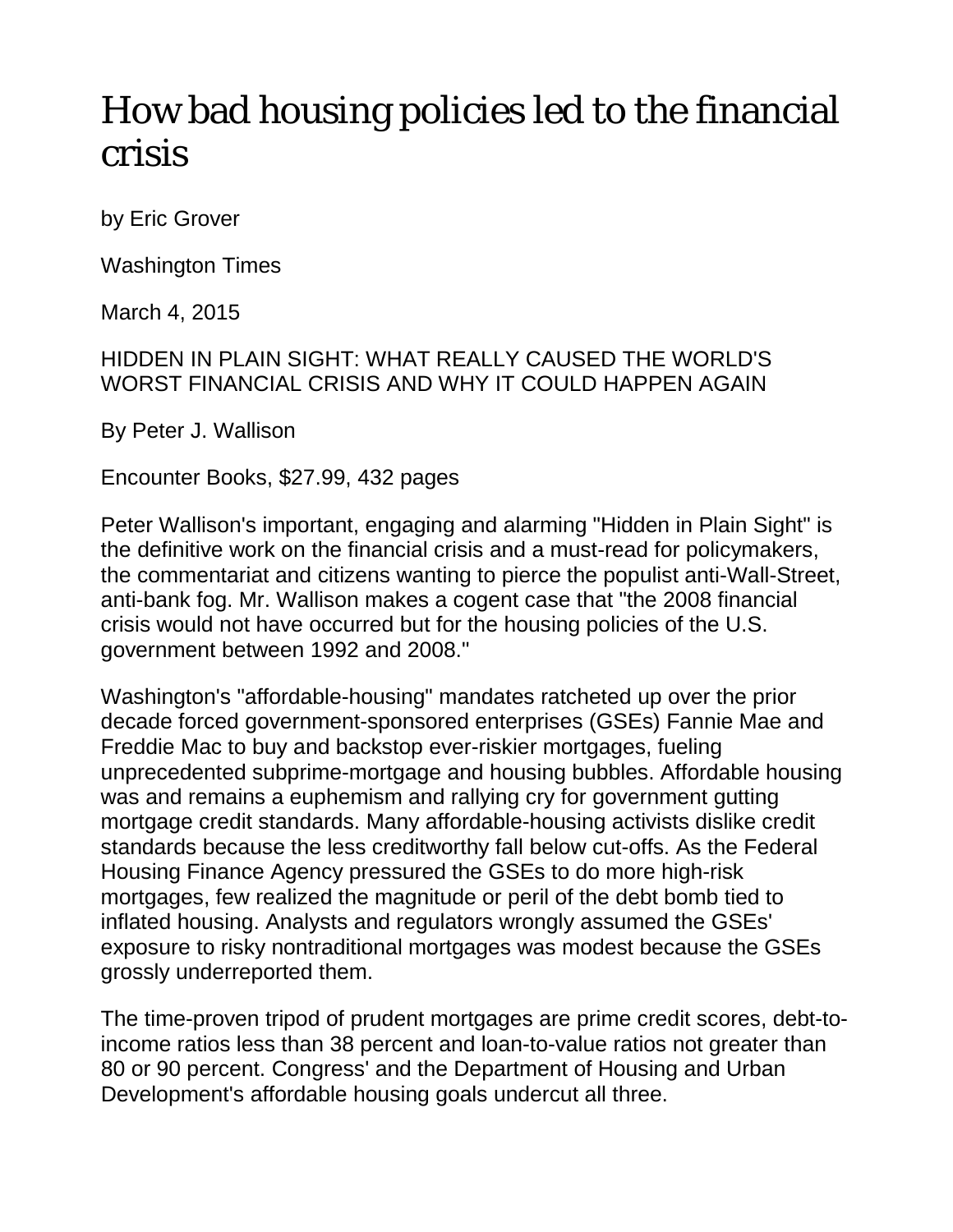By June 2008, 57 percent of the mortgages in the United States — a whopping 31 million — were sketchy subprime and Alternative A-paper, 76 percent of which were owned or guaranteed by the GSEs and government. Alternative A-paper loans included those with no income verification, no or negative amortization, high loan-to-value ratios or other risky characteristics.

GSE mortgages, unless identified as subprime, were assumed prime and the only loans so identified were those originated by subprime specialists. Astonishingly, in its 2007 annual report Fannie estimated 0.3 percent of its single-family mortgage credit book of business was subprime, compared with 0.2 percent and 0.1 percent in 2006 and 2005, respectively. Fraudulent statements like that lulled investors and regulators into grossly underestimating the risk. In August 2008, Fed economists estimated there were 6.7 million subprime mortgages — one-fourth total high-risk nontraditional mortgages.

Regulators were inept, and, ironically and tragically through Dodd-Frank, were rewarded with vastly expanded powers.

Notwithstanding most nontraditional mortgages being held by government, frozen markets and the Securities and Exchange Commission's mark-tomarket accounting forcing reckless and unjustified PMBS write-downs, reduced private-sector capital caused a massive common shock.

While Federal Reserve Chairman Ben Bernanke and Treasury Secretary Hank Paulson didn't create the subprime-mortgage tsunami and housing bubble, their blundering helped precipitate the crisis. Rescuing Bear Stearns created moral hazard. Once it had been rescued, not saving Lehman, which was 50 percent larger, was hard to fathom and caused panic. Mr. Bernanke and Mr. Paulson subsequently falsely asserted they didn't have the authority to rescue Lehman. Mr. Paulson's Troubled Asset Relief Program (TARP) did little good. Forced on solid banks like Wells Fargo and BB&T, which didn't need or want it, it created the impression that banks were bailed out, making it politically impossible for Congress to reform Dodd-Frank. Acting like Vito Corleone, Mr. Paulson and Mr. Bernanke threatened to declare the only AAArated bank Wells Fargo "capital deficient" coercing it to accept \$25 billion in TARP funds, signaling markets the system must be on the brink.

In 2009, Congress established a Financial Crisis Inquiry Commission to investigate the crisis. A rigorous, open and public-spirited inquiry would have explored all plausible causes. The Democrat-led commission, however, saw its role as confirming the narrative that a greedy private sector and insufficient